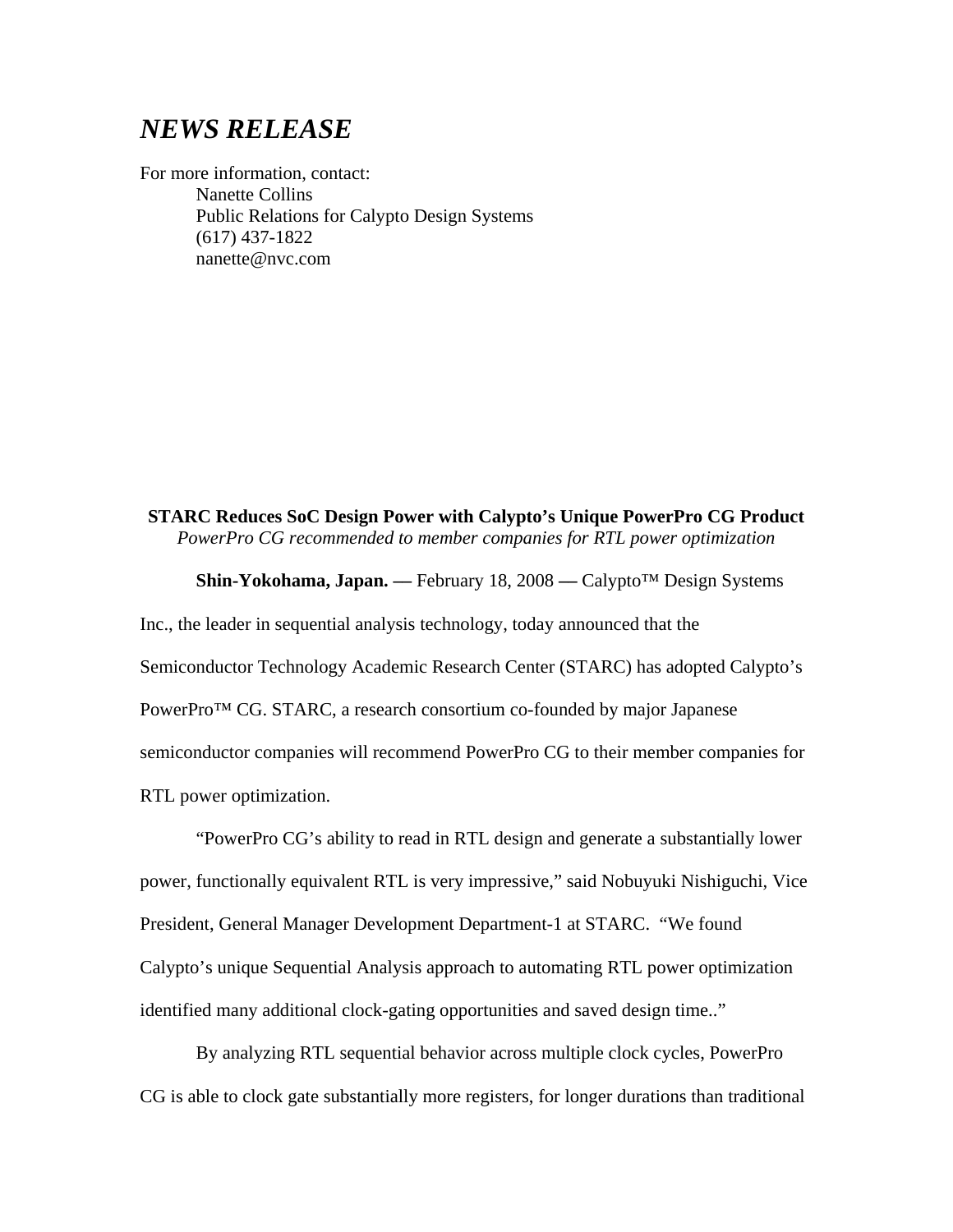combinational clock gating tools. PowerPro CG automatically identifies and inserts sequential clock gating enable conditions directly into synthesizable RTL code. STARC extensively evaluated PowerPro CG on a multi-media signal processing design. On the synthesizable blocks in this design PowerPro CG reduced register power and clock power by 20% when comparing the PowerPro optimized RTL to the original RTL. These results where measured on the gate-level netlists after low power RTL synthesis.

 "There is a clear need for automated RTL power optimization tools." says Eiki Suzuki, President of Calypto KK. "As the STARC work shows, Calypto's PowerPro CG saves substantial power and reduces the effort spent by design teams optimizing for power."

PowerPro CG dramatically reduces power consumption by applying sequential analysis at the register transfer level (RTL) to identify micro-architectural optimizations that result in a lower power circuit. PowerPro CG has been shown to reduce total power by 10% to 60% across multiple applications with little or no change in timing or area. PowerPro CG automates RTL power reduction, providing consistently better results in significantly less time than the error prone, time consuming manual techniques.

## **About Calypto**

Founded in 2002, Calypto Design Systems, Inc. enables SoC design teams to bridge System and RTL for semiconductor design, saving millions of dollars in design costs and silicon re-spins. Enabling ESL, Calypto delivers software products to leadingedge semiconductor and systems companies worldwide. Calypto is a member of the Cadence Connections program, the IEEE-SA, Synopsys SystemVerilog Catalyst Program and the Mentor Graphics OpenDoor program. Corporate Headquarters is located at: